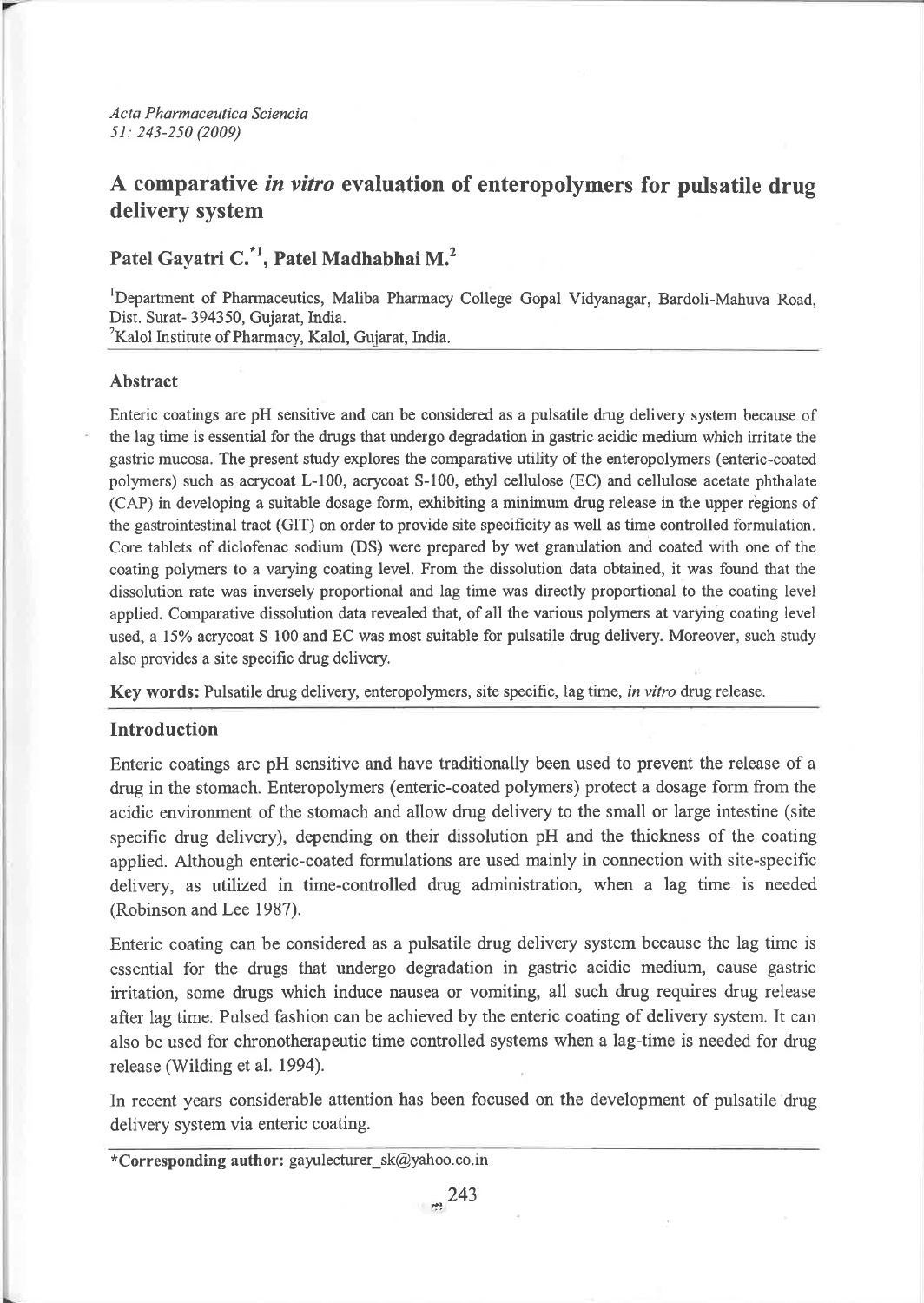Such system offers many advantages over conventional oral drug delivery systems like patient compliance, reduced dosage, and reduced dosage frequency, avoidance of side effects, avoidance of peak and valley fluctuation, nearly constant drug level at the target site. The lag time of the pulsatile release tablets could be controlled by the coating level of polymeı applied which is turn related to the permeation and mechanical properties of the polymer coating (Gazzanıga et al. 1995).

Chronotropic@ system is one of pulsatile drug delivery system consists of a core containing drug reservoir coated by a hydrophilic polymer hydroxylpropylmethylcellulose (HPMC) (Giordano et al. 1994). An additional enteric-coated film is given outside this layer to overcome intra-subject variability in gastric emptying rates. The lag time and the onset of action are conrrolled by the thickness and the viscosity grade of HPMC (Sangalli et al. 1999), In the treatııent of nocturnal asthma a Salbutamol formulation containing a baırier coating which is dissolved in intestinal pH level above about 6, has successfully been used (Bogin and Ballard 1992). Furthermore Sinha et al. designed a pulsatile system by using fast release enteric-coated tablets for targeted drug delivery of celecoxib for prophylaxis of colorectal cancer.

# **Objectives**

The present study explores the comparative utility of the enteropolymers such as acrycoat L-100, acrycoat 5-100, ethyl cellulose (EC) and cellulose acetate phthalate (CAP) in developing <sup>a</sup> suitable dosage form, exhibiting a minimum drug release in the upper regions of the gastrointestinal tract (GIT) in order to provide site specificity as well as time controlled formulation. For such purpose, enteropolymers in varying coating level were applied and the effect of the coating level on lag time and drug release was evaluated in vitro. Enteropolymers such as acrycoat L-100, a methacrylic acid co-polymer type A, which is insoluble in gastric fluid and freely soluble in intestinal pH 6.0, acrycoat 5-100, a methacrylic acid co-polymer type B, which is insoluble in gastric fluid and freely soluble in intestinal pH 7.0 and other polymers include CAP which is dissolved at a pH of 6.0 and EC which is a hydrophobic polymer provide an alternative polymer for such system were used in present study.

Diclofenac sodium (DS) was selected as a model drug as it is completely absorbed throughout the gastrointestinal tract after oral administration. DS is indicated for the acute and chronic treatment of signs and symptoms of osteoarthritis and rheumatoid arthritis, for the treatment of ankylosing, spondylitis, for the management of pain and primary dysmenorrhea, when prompt pain relief is desired. Historically, DS has been regarded as a potential gastric irritant, and studies have shown that the incidence of gastric intestinal side effects may increase with regular use. Enteric coating of the tablets, therefore, is desirable for preventing stomach upset or irritation in those taking daily DS therapy. (Davies and Anderson 1997).

# Materials and Methods

### Materials

Diclofenac sodium (DS) was obtained as gift sample from Welable Parma. Ltd. Mehsana, India. Acrycoat S 100 and L 100 were obtained as gift samples from Corel Pharma Ltd. Ahmedabad, India. Ethyl cellulose, cellulose acetate phthalate, lactose, PVP K30 and Ac-di-sol were purchased from S.D. Fine Chemiçals Ltd, Mumbai, India. All other chemicals used were of analytical grade.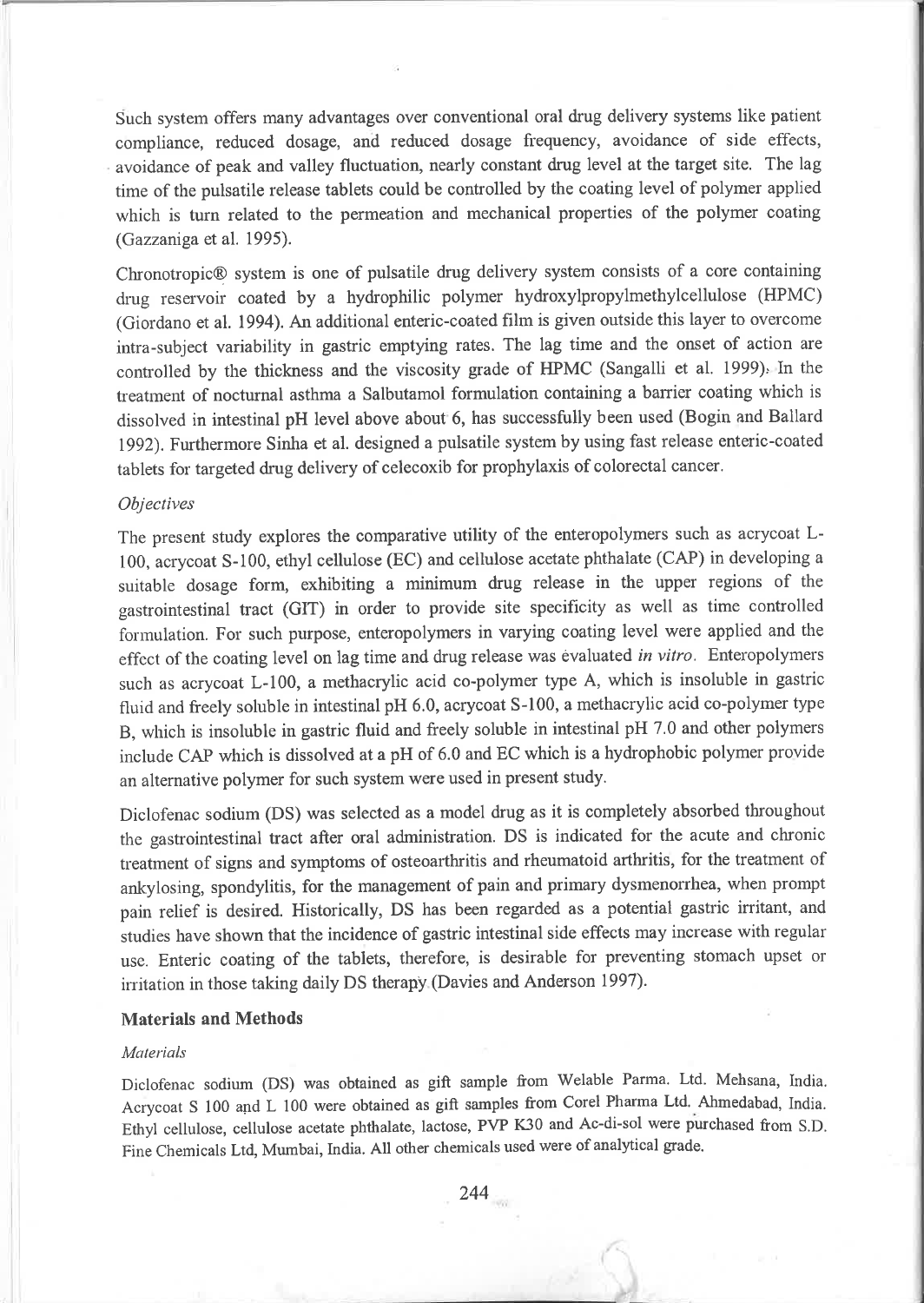# Method

Preparation of core tablets: Core tablets of DS were prepared by wet granulation method according to compositions given in Table 1. Lactose anhydrous as the main filler, Ac-di-sol as disintegrating agent and PVP  $K_{30}$  in alcohol (IPA) was used as binder in core tablet formulation. Tablets weighing 200 mg containing 100 mg of DS were compressed using tabletting machine (rimek minipress) employing a 7.9 mm concave die-punch. Compression force was adjusted to hardness of 6-7 kg/cm<sup>2</sup>. After ejection, the tablets were stored over silica gel in a desiccator for 24h to allow for elastic recovery andhardening.

| <b>Ingredients</b>  | Quantity (%w/w) |
|---------------------|-----------------|
| Diclofenac sodium   | 50              |
| Lactose anhydrous   | 39              |
| Ac-di-sol           |                 |
| PVP K <sub>30</sub> |                 |
| Talc                |                 |
| Magnesium stearate  |                 |
| <b>Total</b>        | 100             |

Table 1. Composition of core tablet

Prepared core tablets were evaluated for physical properties like uniformity of weight determined by using a Sartorious electronic balance (Model CP- 224 S), hardness by using a dial type hardness tester (Model 1101, Shivani Scientific Ind), friability by using a Roche friabiliator (Camp-bell Electronics, Mumbai), disintegration time by using a disintegration test apparatus (Electrolab ED-2 Bowl USP, Muınbai), diameter and thickness by using vernier caliperse etc.

## Uniformity of content

The prepared tablets were tested for their drug content. Ten tablets were fınely powdered; quantities of the powder equivalent to 100 mg of DS were accurately weighed and transferred to a 100-ml of voluınetric flask. Methanol was added in sınall quantities to the flask and ınixed thoroughly. Then the volume was made up to 100 ml mark with the same solvent. The flasks were kept on a sonicator for 5 minrıtes. Soltıtion was then filtered using a whatrnan filter paper and suitable dilution was made. The absorbance of the resulting solution was measured at the  $\lambda_{\text{max}}$  at 281 nm using a Systronic-2201 UV/Vis dorıble beam spectrophotometer against blank as methanol. The linearity equation obtained from calibration curve was use for estimation of DS in the tablet formulation (Adeyene and Li 1990).

## Preparation of enteric coated tablet

# Preparations of coating solutions

Polymeric content in the coating solution was kept constant of  $5\%$  w/v. For acrycoat L-100 and acrycoat S-100, polymer solutions were prepared using isopropyl alcohol (IPA) as solvent and dibutyl phthalate (DBP) as plasticizer (10% as polymer based). In the case of EC, acetone as solvent and DBP as plasticizer (10% as polymer based), while in CAP, acetone as solvent and propylene glycol (PG) as plasticizer (1.5% as polymer based) were used. Required quantity of polymer dissolved in an organic solvent and stirred on magnetic stirrer to get homogeneous coating solution. After getting homogeneous coating solution coating was done on tablets. In all polymer solution titanium dioxide (5% as polymer based) and desired color was added.

## Coating of the tablets

It was done by using the standard coating pan. Fixed numbers of tablets were coated each time by atomizing the polymeric coating solution through the means of TLC spryer. The coating pan was<sup>®</sup>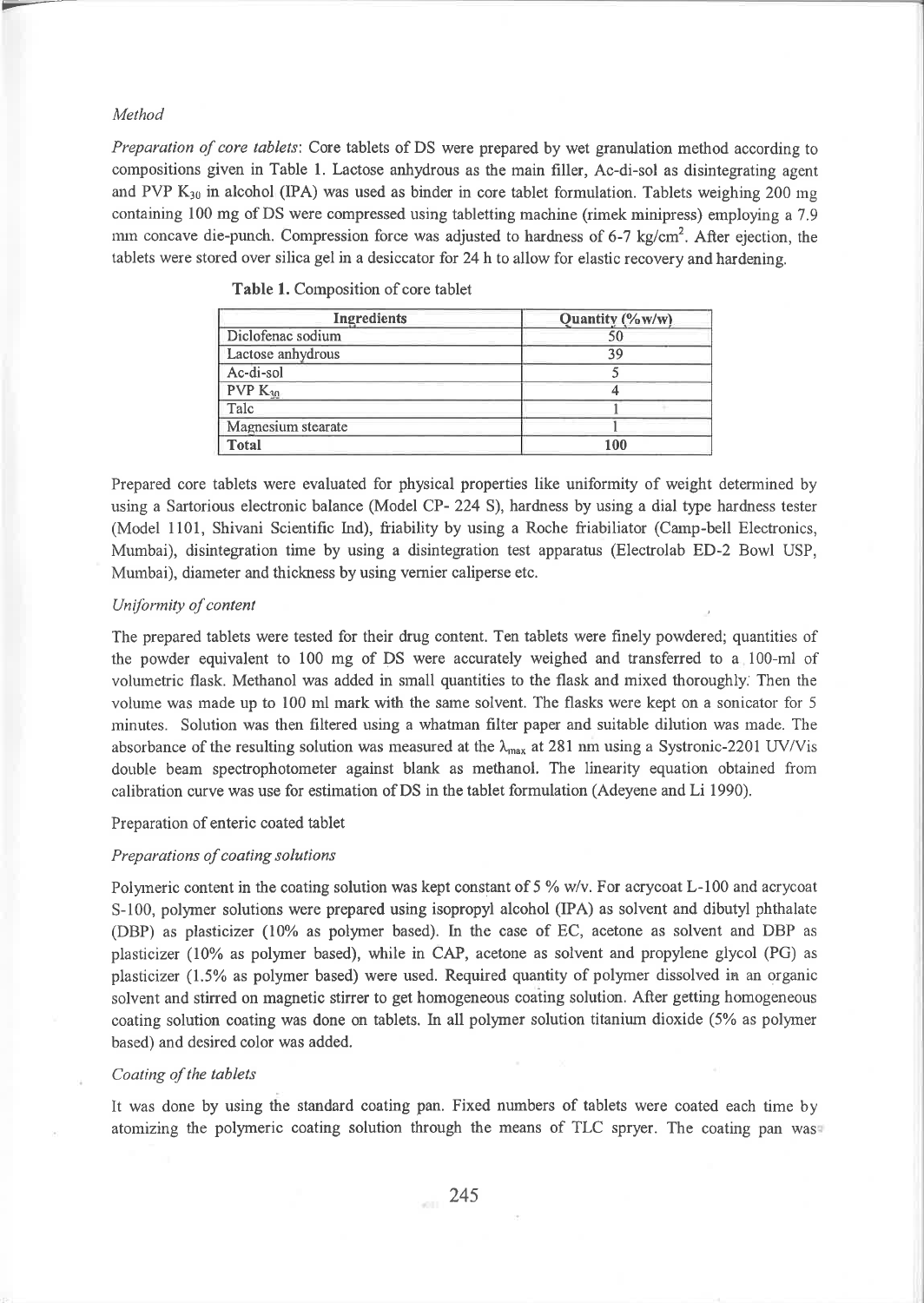operated at fixed RPM for all polyneric solution. The coating solution was applied when the tablet becl in.the coating pan reached  $\sim 60^{\circ}$ C.

The process conditions were as follows:

Batch Size  $= 10$  gm Inlet temperature  $= 50 - 60^{\circ}C$ Product temperature =  $35 - 40^{\circ}$ C Spay rate  $=$  4  $-$  8 ml min<sup>-1</sup> Spray nozzle diameter  $= 1$  mm Distance: Tablet bed – spray gun =  $10 - 15$  cm Pan speed  $(RPM) = 35$ 

The coating process was repeated till the desired level of coating was achieved. The coating level was deterııined on the basis of % weight gain by the core tablet. The level of coating was kept constant (i.e.,  $8\%$ , 15%, 24% weight gain) for all the polymers.

The % weight gain calculated by using the following equation:

$$
\% weight gain = \left(\frac{W_{i} - W_{0}}{W_{0}}\right) \times 100
$$

Where  $W_t$  is the weight of the tablets after coating,  $W_0$  is the initial weight of tablets. The tablets were dried in an oven at  $50^{\circ}$ C for 12 hr and these tablets were used for the evaluation.

#### Lag time of coating tablets

Coating tablets were placed into USP dissolution paddle apparatus at rotation speed 50 rpm with phosphate buffer IP pH 6.8,  $37\pm0.5^{\circ}$ C and observed visually. The lag time was defined as the time point, when the outer coating ruptured due to swelling.

#### Dissolution studies of the coated tablets

For each of the selected level of the coated tablets, six tablets were subjected to the dissolution studies. The USP NF 24 method for enteric coated tablets (basket method, 100 rpm,  $37\pm0.5$ °C) using a USP dissolution test apparatus was used for each of the selected level of the coated tablets. The initial 2 h study in 900 ml of 0.1 N HCl, followed by dissolution at a pH of 6.8. Aliquots of predetermined quantity were collected manually at definite time intervals and analyzed for drug content using a UV-visible spectrophotometer at a  $\lambda_{\text{max}}$  of 276 nm.

## Results and Discussion

Various physical paraıneters were evaluated. The variation in thickness, weight, hardness, friability and drug content values of all the prepared tablets in reference to average values for each parameter were found within official limits (Table 2).

| <b>Evaluation parameter</b>   | <b>Result</b>  |
|-------------------------------|----------------|
| Weight variation (mg)         | $201 \pm 2$    |
| Drug content (%)              | $99 \pm 2$     |
| Hardness ( $kg/cm2$ )         | $6.8 \pm 0.2$  |
| Diameter (mm)                 | $7.9 \pm 0.5$  |
| Thickness (mm)                | $4.1 \pm 0.01$ |
| Friability (%)                | $0.82 \pm 0.2$ |
| Disintegration time (minutes) | $13 \pm 1.0$   |

Table 2. Evaluation parameters of core tablet.

All the values are expressed as mean  $\pm$  SD.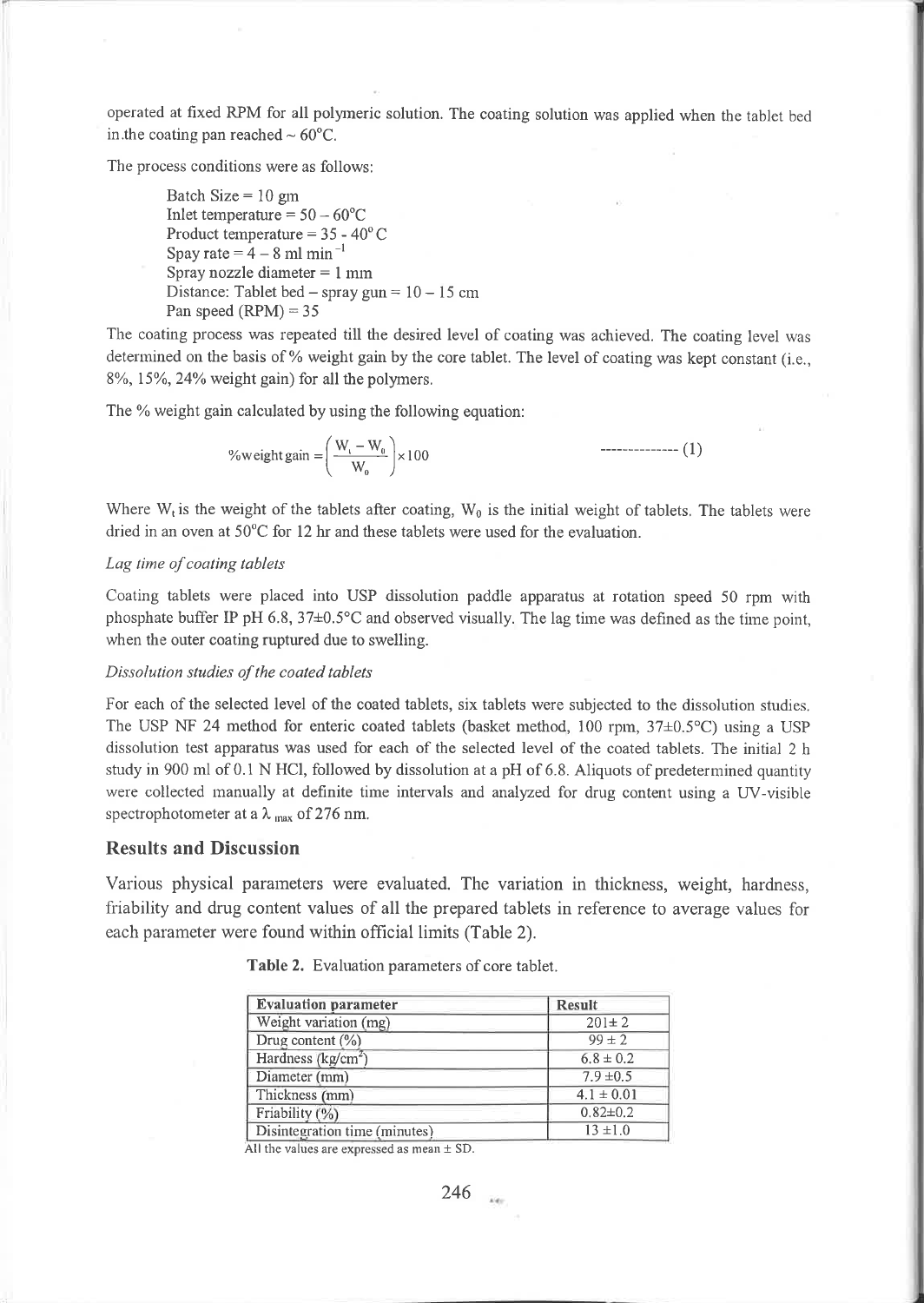# Lag time of coating tablets

From the preliminary study it was found that all the enteric coated polymers which are being selected in present study produce less flexible and less rigid film and provides pulsatile release profile. The lag time of the pulsatile release tablets coated with all four enteropolymers was investigated and couid be controlled by the coating level of polymer applied (Figure l). The lag time depended on the coating level applied as expected because the rupture time increased with higher coating level because of the increased mechanical strength of the coating and the reduced medium permeation rate at higher coating thickness (Figure 2).



Note: error bar should be omitted for clarity

Figure 1. Effect of coating level on lag time of coated tablets.





#### In-vitro drug release study

All the enteropolymers showed no drug release in the first  $2 h$  in the gastric environment. Afterwards a different drug release profile was evident for each polymer. The time at which rupture on the polymer layer in the dissolution medium was taken as an indication for the beginning of the drug release into the medium. The lag time and drug release was directly related to the concentration of polymer in solution and the coating level applied. Percent of drug release vs. time plot shows that the dissolution rate was inversely proportional to the coating level applied (Figure 3 (A), (B), (C) and (D). A significant difference was observed in the percentage of drug released for different coating level. All the coated tablets with variable coating level showed a nearly complete drug release in the 10 h-12 h.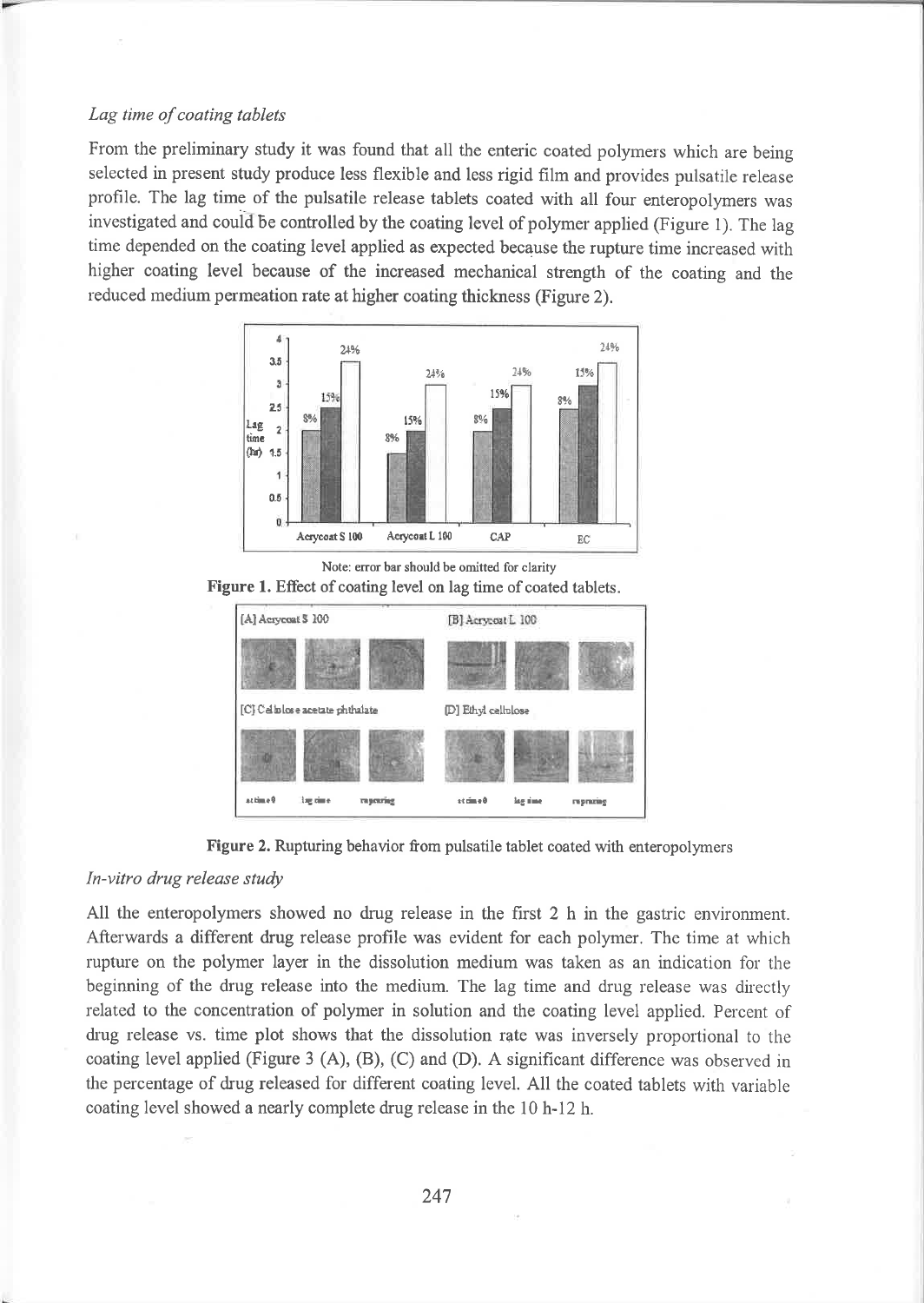# Formulations with acrycoat S100 as enteropolymer

Percent of drug release versus time plot shows that the dissolution rate was inversely proportional to the coating level applied (Figure 3 A). At a coating level of 8%, the percent drug release in the first 3 h of dissolution at pH 6.8 (small intestinal environment and transit time) was 27.11%. Increasing the coating level to 15% and 24 % reduced the drug release to 14.21% and 2%, respectively. All the coated tablets showed a nearly complete drug release in the 12 h. Increasing the coating level of acrycoat S 100 shows a decrease in the dissolution rate of drug. This can be explained by the fact that increasing the coat concentration made the coat more impermeable and drug release was retarded. Slowly as the coating solubilized, drug dissolution through it was facilitated.

## Formulations with acrycoat L100 as enteropolymer

Percent of drug release versus time plot shows that the dissolution rate was inversely proportional to the coating level applied (Figure 3 B). At a coating level of 8%, the percent drug release in the first 3 h of dissolution at pH 6.8 (small intestinal environment and transit time) was  $35.03\%$ . Increasing the coating level to 15% and 24% reduced the drug release to 18.84% and 9.5%, respectively. All the coated tablets showed a nearly complete drug release in the 10 h-12 h.

# Formulations with CAP as enteropolymer

Similarly, varying the coating level of CAP applied, the percent drug release from the tablet significantly decreases (Figure 3 C). The formulation with  $8\%$  coating level showed 25% drug release in the first 3 h of dissolution at pH 6.8. A total of 99% drug was released in the nearly 10 h. Increasing the coating level to 15% and 24 % reduce the drug release to 12.05% and 7.15%, respectively. An increase in coat concentration retarded drug release, no considerable retardation was observed. This may be attributed to the fact that the dissolution medium (pH) 6.8) which is well above the pH of CAP solubilization (Sinha and Kumria 2003).

# Formulations with EC as enteropolymer

Percent of drug release versus time plot shows that the dissolution rate was inversely proportional to the coating level applied (Figure 3 D). At a coating level of 8%, the percent drug release in the first  $3$  h of dissolution at pH  $6.8$  (small intestinal environment and transit time) was 8.91 %. Increasing the coating level to 15% and 24 %, there was no drug released observed. These may attributed that upon increasing the coating level, the release rate was highly suppressed, suggesting that the thicker film formed by EC was quite impermeable.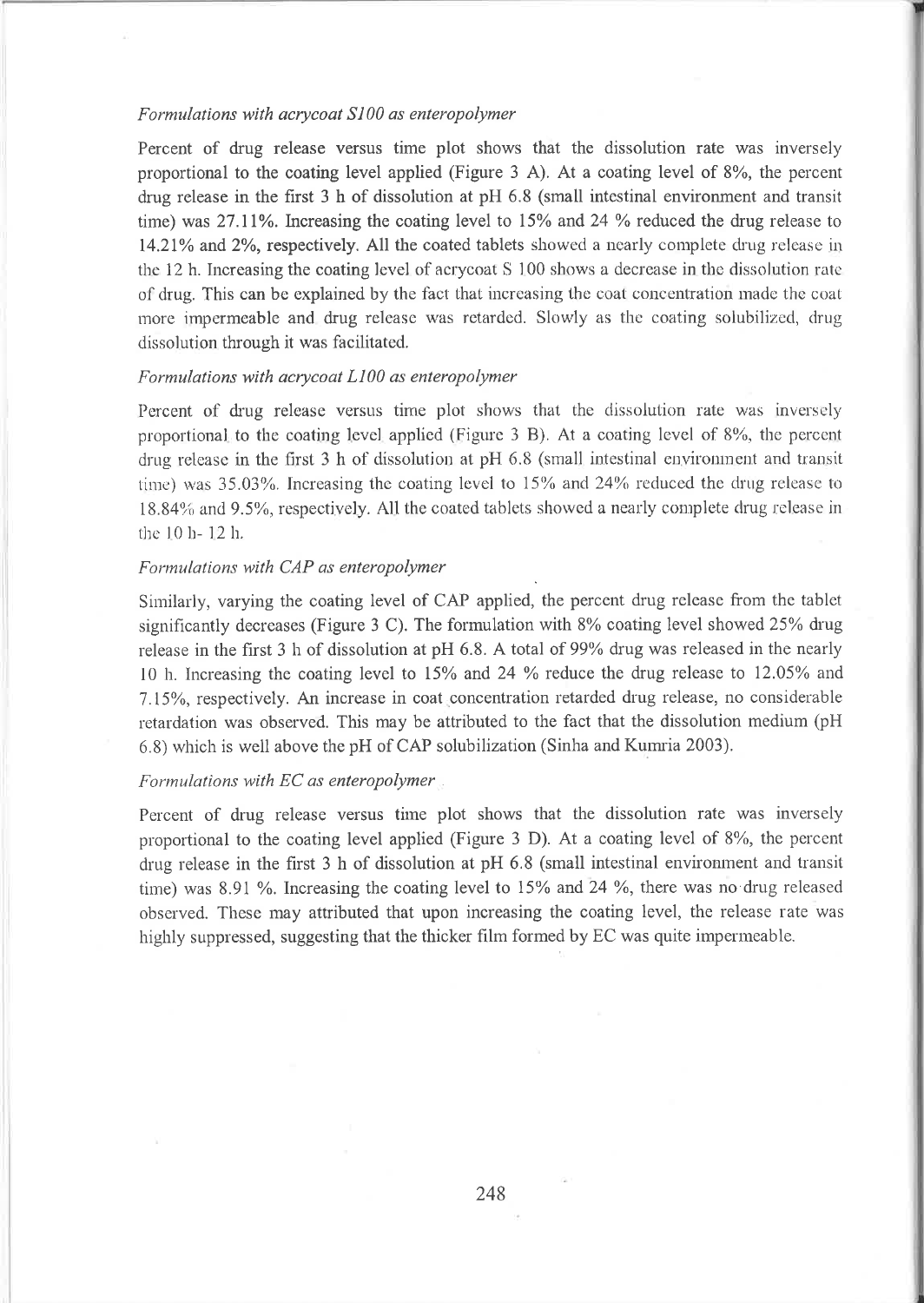

Figure 3. Cumulative percent of drug released (mean  $\pm$  S.D,  $n = 6$ ) versus time profile for tablets coated with: a) Acrycoat S 100 b) Acrycoat L 100 c) CAP d) EC.

# Conclusion

The lag time and in vitro drug release profile for all the four polymer solutions at variable coating levels and constant concentration indicate that dissolution rate is inversely proportional to the coating level applied and lag time is directly proportional to the coating level applied. At the coating level of 15% acrycoat S 100 and ethyl cellulose, provided the most appropriate enteropolymers for pulsatile drug delivery in the present study. Variation in coating level can facilitate drug delivery to terminal ileum, distal or proximal colon. Moreover, such study also provides a site specific drug delivery.

## **References**

Adeyene, C.M. and Li, P.K. (1990). Diclofenac sodium. In: Florey, K. edition, Analytical profiles of drug substances, Vol 19, Academic press, New York, pp. 123-144.

Bogin, R.M. and Ballard, R.D. (1992). Treatment of nocturnal asthma with pulsed-release albuterol. Chest. 102: 362-366.

Davies, N.M. and Anderson, K.E. (1997). Clinical pharmacokinetics of Diclofenac: therapeutic insights and pitfalls. Clin Pharmacokinetic. 33:184-213.